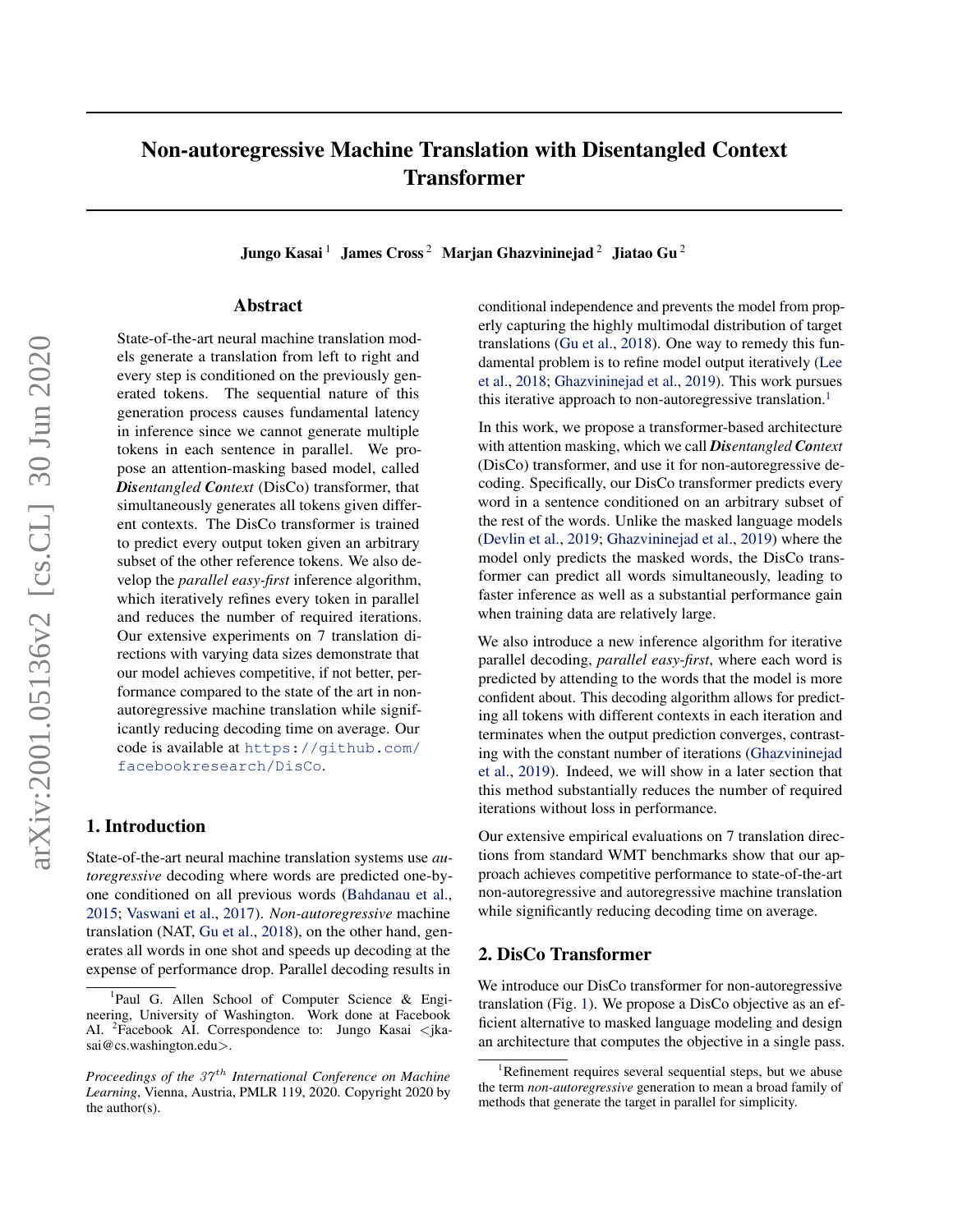<span id="page-1-0"></span>

Figure 1. DisCo Transformer.  $W$  and  $p$  denote word and positional embeddings respectively. We simulate three *disentangled* contexts to predict A, B, and C  $(Y_n)$  given  $\{C\}$ ,  $\{A, C\}$ , and  $\{B\}$   $(Y_{obs}^n)$ respectively. Dashed lines indicate masked-out attention connections to  $Y_{\text{mask}}^n$  and  $Y_n$  itself. K and V are direct projections of  $w_n + p_n$  (thus contextless) for all layers to avoid leakage.

## 2.1. DisCo Objective

Similar to masked language models [\(Devlin et al.,](#page-9-0) [2019\)](#page-9-0), a conditional masked language model (CMLM, [Ghazvinine](#page-9-0)[jad et al.,](#page-9-0) [2019\)](#page-9-0) predicts randomly masked target tokens  $Y_{\text{mask}}$  given a source text  $X$  and the rest of the target tokens  $Y<sub>obs</sub>$ . Namely, for every sentence pair in bitext X and Y,

$$
P(Y_{\text{mask}}|X, Y_{\text{obs}}) = \text{Transformer}(X, Y_{\text{obs}})
$$

$$
Y_{\text{mask}} \sim \text{RS}(Y) \quad Y_{\text{obs}} = Y \setminus Y_{\text{mask}}
$$

where RS denotes random sampling of masked tokens.<sup>2</sup> CMLMs have proven successful in parallel decoding for machine translation [\(Ghazvininejad et al.,](#page-9-0) [2019\)](#page-9-0), video captioning [\(Yang et al.,](#page-11-0) [2019a\)](#page-11-0), and speech recognition [\(Nakayama](#page-10-0) [et al.,](#page-10-0) [2019\)](#page-10-0). However, the fundamental inefficiency with this masked language modeling objective is that the model can only be trained to predict a subset of the reference tokens  $(Y_{\text{mask}})$  for each network pass unlike a normal autoregressive model where we predict all  $Y$  from left to right. To address this limitation, we propose a *Disentangled Context* (DisCo) objective. $3$  The objective involves prediction of every token given an arbitrary (thus *disentangled*) subset of the other tokens. For every  $1 \le n \le N$  where  $|Y| = N$ , we predict:

$$
P(Y_n | X, Y_\text{obs}^n) = \text{Transformer}(X, Y_\text{obs}^n) \\ Y_\text{obs}^n \sim \text{RS}(Y \setminus Y_n)
$$

#### 2.2. DisCo Transformer Architecture

Simply computing conditional probabilities  $P(Y_n|X, Y^n_{obs})$ with a vanilla transformer decoder will necessitate  $N$  separate transformer passes for each  $Y_{\text{obs}}^n$ . We introduce the DisCo transformer to compute these N *contexts* in one shot:

$$
P(Y_1|X, Y_{\text{obs}}^1), \cdots, P(Y_N|X, Y_{\text{obs}}^N) = \text{DisCo}(X, Y)
$$

In particular, our DisCo transformer makes crucial use of attention masking to achieve this computational efficiency. Denote input word and positional embeddings at position n by  $w_n$  and  $p_n$ . For each position n in Y, the vanilla transformer computes self-attention:<sup>4</sup>

$$
k_n, v_n, q_n = \text{Proj}(w_n + p_n)
$$
  
\n
$$
h_n = \text{Attention}(K, V, q_n)
$$
  
\n
$$
K, V = \text{Concat}(\{k_m\}_{m=1}^N), \text{Concat}(\{v_m\}_{m=1}^N)
$$

We modify this attention computation in two aspects. First, we separate query input from key and value input to avoid feeding the token we predict. Then we only attend to keys and values that correspond to observed tokens ( $K_{\text{obs}}^n$ ,  $V_{\text{obs}}^n$ ) and *mask out* the connection to the other tokens ( $Y_{\text{mask}}^n$  and  $Y_n$  itself, dashed lines in Fig. 1).

$$
k_n, v_n = \text{Proj}(w_n + p_n) \quad q_n = \text{Proj}(p_n)
$$
  
\n
$$
h_n = \text{Attention}(K_{\text{obs}}^n, V_{\text{obs}}^n, q_n)
$$
  
\n
$$
K_{\text{obs}}^n = \text{Concat}(\{k_m | Y_m \in Y_{\text{obs}}^n\})
$$
  
\n
$$
V_{\text{obs}}^n = \text{Concat}(\{v_m | Y_m \in Y_{\text{obs}}^n\})
$$

### 2.3. Stacked DisCo Transformer

Unfortunately stacking DisCo transformer layers is not straightforward. Suppose that we compute the nth position in the *j*th layer from the prevous layer's output as follows:

$$
\begin{aligned} &k_n^j, v_n^j = \texttt{Proj}(w_n + h_n^{j-1}) \quad q_n^j = \texttt{Proj}(h_n^{j-1}) \\ &h_n^j = \texttt{Attention}(K_{\text{obs}}^{n,j}, V_{\text{obs}}^{n,j}, q_n^j) \end{aligned}
$$

In this case, however, any cyclic relation between positions will cause information leakage. Concretely, assume that  $Y = [A, B]$  and  $N = 2$ . Suppose also that  $Y_{obs}^1 = B$  and  $Y_{obs}^2 = A$ , and thus there is a cycle that position 1 can see B and position 2 can see A. Then the output state at position 1 in the first layer  $h_1^1$  becomes a function of B:

$$
h_1^1(B) = \texttt{Attention}(k_2^1(B), v_2^1(B), q_1^1)
$$

Since position 2 can see position 1, the output state at position 2 in the second layer  $h_2^2$  is computed by

$$
h_2^2 = \texttt{Attention}\left(k_1^2(h_1^1(B)), v_1^2(h_1^1(B)), q_2^2\right)
$$

 ${}^{2}$ BERT [\(Devlin et al.,](#page-9-0) [2019\)](#page-9-0) masks a token with probability 0.15 while CMLMs [\(Ghazvininejad et al.,](#page-9-0) [2019\)](#page-9-0) sample the number of masked tokens uniformly from [1, N].

<sup>&</sup>lt;sup>3</sup>We distinguish this from disentangled representation.

<sup>4</sup> For simplicity, here we omit fully-connected layers, layernorm, residual connections, and cross attention to the encoder.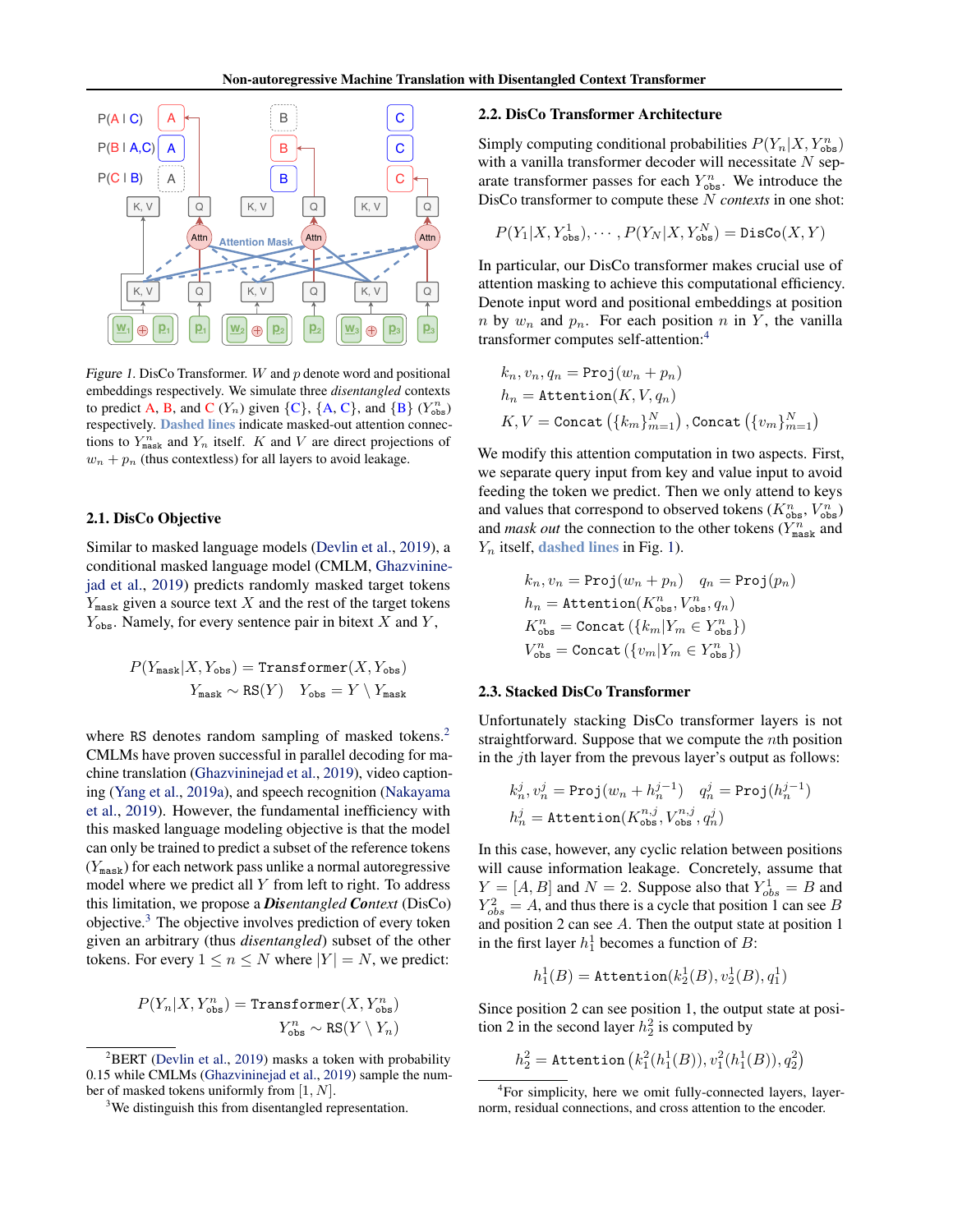<span id="page-2-0"></span>But  $h_2^2$  will be used to predict the token at position 2 i.e., B, and this will clearly make the prediction problem degenerate. To avoid this cyclic leakage, we make keys and values independent of the previous layer's output  $h_n^{j-1}$ :

$$
\begin{aligned} & k_n^j, v_n^j = \texttt{Proj}(w_n + p_n) \quad q_n^j = \texttt{Proj}(h_n^{j-1}) \\ & h_n^j = \texttt{Attention}(K_{\text{obs}}^{n,j}, V_{\text{obs}}^{n,j}, q_n^j) \end{aligned}
$$

In other words, we *decontextualize* keys and values in stacked DisCo layers.

## 2.4. Training Loss

We use a standard transformer as an encoder and stacked DisCo layers as a decoder. For each  $Y_n$  in Y where  $|Y| = N$ , we uniformly sample the number of visible tokens from [0,  $N - 1$ ], and then we randomly choose that number of tokens from  $Y \setminus Y_n$  as  $Y_{\text{obs}}^n$ , similarly to CMLMs [\(Ghazvininejad et al.,](#page-9-0) [2019\)](#page-9-0). We optimize the negative log likelihood loss from  $P(Y_n | X, Y_{obs}^n)$   $(1 \le n \le N)$ . Again following CMLMs, we append a special token to the encoder and project the vector to predict the target length for parallel decoding. We add the negative log likelihood loss from this length prediction to the loss from word predictions.

#### 2.5. DisCo Objective as Generalization

We designed the DisCo transformer to compute conditional probabilities at every position efficiently, but here we note that the DisCo transformer can be readily used with other training schemes in the literature. We can train an autoregressive DisCo transformer by always setting  $Y_{obs}^n = Y_{\leq n}$ . XLNet [\(Yang et al.,](#page-11-0) [2019b\)](#page-11-0) is also a related variant of a transformer that was introduced to produce general-purpose contextual word representations. The DisCo transformer differs from XLNet in two critical ways. First, XLNet consists of separate context stream and query stream attention. This means that we need to double the amount of expensive attention and fully connected layer computation in the transformer. Another difference is that XLNet is only trained to predict tokens in permuted order. The DisCo transformer can be trained for the permutation objective by setting  $Y_{\text{obs}}^n = \{Y_i | z(i) < z(n)\}$  where  $z(i)$  indicates the rank of the ith element in the new order. [Baevski et al.](#page-9-0) [\(2019\)](#page-9-0) train their two tower model with the *cloze objective* again for general-purpose pretraining. We can train our DisCo transformer with this objective by setting  $Y_{\text{obs}}^n = \{Y_{\neq n}\}.$ The proposed DisCo objective provides generalization that encompasses all of these special cases.

# 3. Inference Algorithms

In this section, we discuss inference algorithms for our DisCo transformer. We first review *mask-predict* from prior work as a baseline and introduce a new parallelizable inference algorithm, *parallel easy-first* (Alg. [1\)](#page-3-0).

#### 3.1. Mask-Predict

*Mask-predict* is an iterative inference algorithm introduced in [Ghazvininejad et al.](#page-9-0) [\(2019\)](#page-9-0) to decode a conditional masked language model (CMLM). The target length  $N$  is first predicted, and then the algorithm iterates over two steps: *mask* where  $i_t$  tokens with lowest probability are masked and *predict* where those masked tokens are updated given the other  $N - i_t$  tokens. The number of masked tokens  $i_t$ decays from  $N$  with a constant rate over a fixed number of iterations  $T$ . Specifically, at iteration  $t$ ,

$$
i_t = \left[ N \cdot \frac{T - t + 1}{T} \right]
$$
  
\n
$$
Y_{\text{obs}}^t = \{ Y_j^{t-1} | j \in \text{topk}(p_n^{t-1}, k = N - i_t) \}
$$
  
\n
$$
Y_n^t, p_n^t = \begin{cases} (\text{arg}) \max_w P(Y_n = w | X, Y_{\text{obs}}^t) \text{ if } Y_n^t \notin Y_{\text{obs}}^t \\ Y_n^{t-1}, p_n^{t-1} \quad \text{otherwise} \end{cases}
$$

This method is directly applicable to our DisCo transformer by fixing  $Y_{obs}^{n,t}$  regardless of the position n.

#### 3.2. Parallel Easy-First

An advantage of the DisCo transformer over a CMLM is that we can predict tokens in all positions conditioned on different context simultaneously. The mask-predict inference can only update masked tokens given the fixed observed tokens  $Y_{obs}^t$ , meaning that we are wasting the opportunity to improve upon  $Y_{obs}^t$  and to take advantage of broader context present in  $Y_{\text{mask}}^t$ . We develop an algorithm, *parallel easy-first* (Alg. [1\)](#page-3-0), which makes predictions in all positions, thereby benefiting from this property. Concretely, in the first iteration, we predict all tokens in parallel given source text:

$$
Y_n^1, p_n = (\arg\max_w P(Y_n = w | X)
$$

Then, we get the *easy-first* order z where  $z(i)$  denotes the rank of  $p_i$  in descending order. At iteration  $t > 1$ , we update predictions for all positions by

$$
\begin{aligned} Y_{\text{obs}}^{n,t} &= \left\{Y_i^{t-1} | z(i) < z(n) \right\} \\ Y_n^t, p_n^t &= \left( \underset{w}{\arg} \underset{w}{\max} \, P \left( Y_n = w | X, Y_{\text{obs}}^{n,t} \right) \end{aligned}
$$

Namely, we update each position given previous predictions on the *easier* positions. In a later section, we will explore several variants of choosing  $Y_{obs}^{n,t}$  and show that this easyfirst strategy performs best despite its simplicity.

#### 3.3. Length Beam

Following [Ghazvininejad et al.](#page-9-0) [\(2019\)](#page-9-0), we apply length beam. In particular, we predict top K lengths from the distri-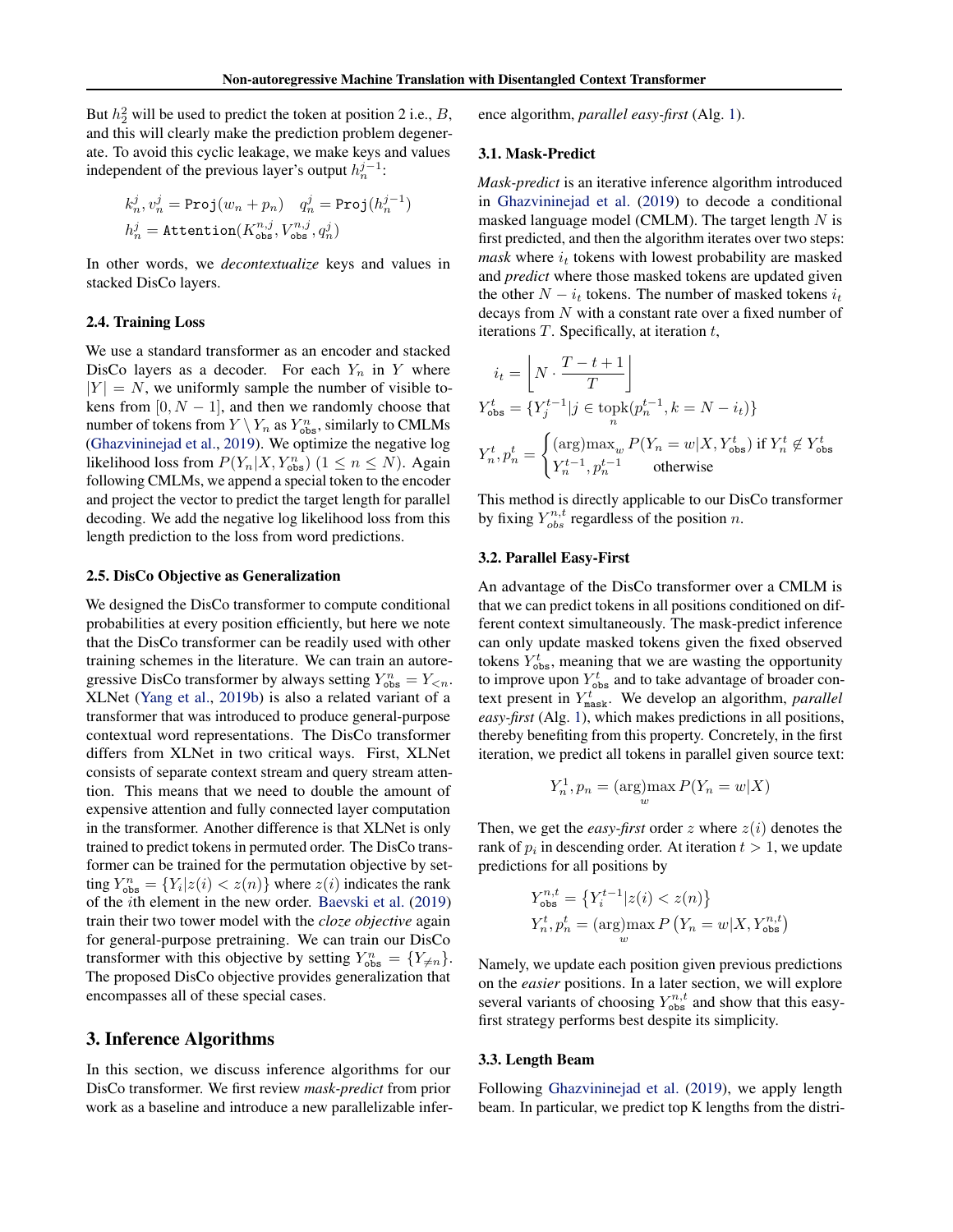<span id="page-3-0"></span>

| <b>Algorithm 1</b> Parallel Easy-First with Length Beam                                                  |
|----------------------------------------------------------------------------------------------------------|
| Source sentence: X                                                                                       |
| Predicted lengths: $N_1, \cdots, N_K$                                                                    |
| Max number of iterations: $T$                                                                            |
| for $k \in \{1, 2, , K\}$ do                                                                             |
| for $n \in \{1, 2, , N_k\}$ do                                                                           |
| $Y_n^{1,k}, p_n^k = (\arg \max_{w} P(y_n = w   X)$                                                       |
| end for                                                                                                  |
| Get the easy-first order $z_k$ by sorting $p^k$ and let $z_k(i)$                                         |
| be the rank of the <i>i</i> th position.                                                                 |
| end for                                                                                                  |
| for $t \in \{2, , T\}$ do                                                                                |
| for $k \in \{1, , K\}$ do                                                                                |
| for $n \in \{1, 2, , N_k\}$ do                                                                           |
| $Y_{\text{obs}}^{n,t} = \{Y_i^{t-1,k}   z_k(i) < z_k(n)\}\$                                              |
| $Y_n^{t,k}, p_n^{t,k} = (\arg \max P(Y_n = w   X, Y_{obs}^{n,t})$                                        |
| end for                                                                                                  |
| end for                                                                                                  |
| $k^* = \operatornamewithlimits{argmax}\limits_{k} \sum\limits_{k}^{N_k} \log \left(p^{t,k}_n\right)/N_k$ |
| if $Y^{t-1,k^*} = Y^{t,k^*}$ then return $Y^{t,k^*}$                                                     |
| end for<br>return $Y^{T,k^\ast}$                                                                         |
|                                                                                                          |

bution in length prediction and run parallel easy-first simultaneously. In order to speed up decoding, we terminate if the one with the highest average log score  $\sum_{n=1}^{N} \log(p_n^t)/N$ converges. It should be noted that for parallel easy-first,  $Y^t = Y^{t-1}$  means convergence because  $Y_{obs}^{n,t} = Y_{obs}^{n,t+1}$ for all positions  $n$  while mask-predict may keep updating tokens even after because  $Y_{\text{obs}}^t$  changes over iterations. See Alg. 1 for full pseudo-code. Notice that all for-loops are parallelizable except the one over iterations  $t$ . In the subsequent experiments, we use length beam size of 5 [\(Ghazvinine](#page-9-0)[jad et al.,](#page-9-0) [2019\)](#page-9-0) unless otherwise noted. In Sec. [5.2,](#page-7-0) we will illustrate that length beam facilitates decoding both the CMLM and DisCo transformer.

# 4. Experiments

We conduct extensive experiments on standard machine translation benchmarks. We demonstrate that our DisCo transformer with the parallel easy-first inference achieves comparable performance to, if not better than, prior work on non-autoregressive machine translation with substantial reduction in the number of sequential steps of transformer computation. We also find that our DisCo transformer achieves more pronounced improvement when bitext training data are large, getting close to the performance of autoregressive models.

#### 4.1. Experimental Setup

Benchmark datasets We evaluate on 7 directions from four standard datasets with various training data sizes: WMT14 EN-DE (4.5M pairs), WMT16 EN-RO (610K pairs), WMT17 EN-ZH (20M pairs), and WMT14 EN-FR (36M pairs, en→fr only). These datasets are all encoded into subword units by BPE [\(Sennrich et al.,](#page-10-0)  $2016$ ).<sup>5</sup> We use the same preprocessed data and train/dev/test splits as prior work for fair comparisons (EN-DE: [Vaswani et al.,](#page-10-0) [2017;](#page-10-0) EN-RO: [Lee et al.,](#page-9-0) [2018;](#page-9-0) EN-ZH: [Hassan et al.,](#page-9-0) [2018;](#page-9-0) [Wu et al.,](#page-10-0) [2019;](#page-10-0) EN-FR: [Gehring et al.,](#page-9-0) [2017;](#page-9-0) [Ott et al.,](#page-10-0) [2018\)](#page-10-0). We evaluate performance with BLEU scores [\(Pa](#page-10-0)[pineni et al.,](#page-10-0) [2002\)](#page-10-0) for all directions except that we use SacreBLEU [\(Post,](#page-10-0) [2018\)](#page-10-0)<sup>6</sup> in en→zh again for fair comparison with prior work [\(Ghazvininejad et al.,](#page-9-0) [2019\)](#page-9-0). For all autoregressive models, we apply beam search with  $b = 5$ [\(Vaswani et al.,](#page-10-0) [2017;](#page-10-0) [Ott et al.,](#page-10-0) [2018\)](#page-10-0) and tune length penalty of  $\alpha \in [0.0, 0.2, \dots, 2.0]$  in validation. For parallel easy-first, we set the max number of iterations  $T = 10$  and use  $T = 4, 10$  for constant-time mask-predict.

#### 4.2. Baselines and Comparison

There has been a flurry of recent work on non-autoregressive machine translation (NAT) that finds a balance between parallelism and performance. Performance can be measured using automatic evaluation such as BLEU scores [\(Papineni](#page-10-0) [et al.,](#page-10-0) [2002\)](#page-10-0). Latency is, however, challenging to compare across different methods. For models that have an autoregressive component (e.g., [Kaiser et al.,](#page-9-0) [2018;](#page-9-0) [Ran et al.,](#page-10-0) [2019\)](#page-10-0), we can speed up sequential computation by caching states. Further, many of prior NAT approaches generate varying numbers of translation candidates and rescore them using an autoregressive model. The rescoring process typically costs overhead of one parallel pass of a transformer encoder followed by a decoder. Given this complexity in latency comparison, we highlight two state-of-the-art iteration-based NAT models whose latency is comparable to our DisCo transformer due to the similar model structure. See Sec. [6](#page-7-0) for descriptions of more work on NAT.

CMLM As discussed earlier, we can generate a translation with mask-predict from a CMLM [\(Ghazvininejad et al.,](#page-9-0) [2019\)](#page-9-0). We can directly compare our DisCo transformer with this method by the number of iterations required.<sup>7</sup> We

<sup>&</sup>lt;sup>5</sup>We run joint BPE on all language pairs except EN-ZH.

<sup>&</sup>lt;sup>6</sup>SacreBLEU hash: BLEU+case.mixed+lang.enzh+numrefs.1+smooth.exp+test.wmt17+tok.zh+version.1.3.7.

<sup>7</sup>Caching *contextless* key and value computation in the DisCo transformer gives us a slight speedup, but it is relatively minor as compared to expensive attention and fully connected computation.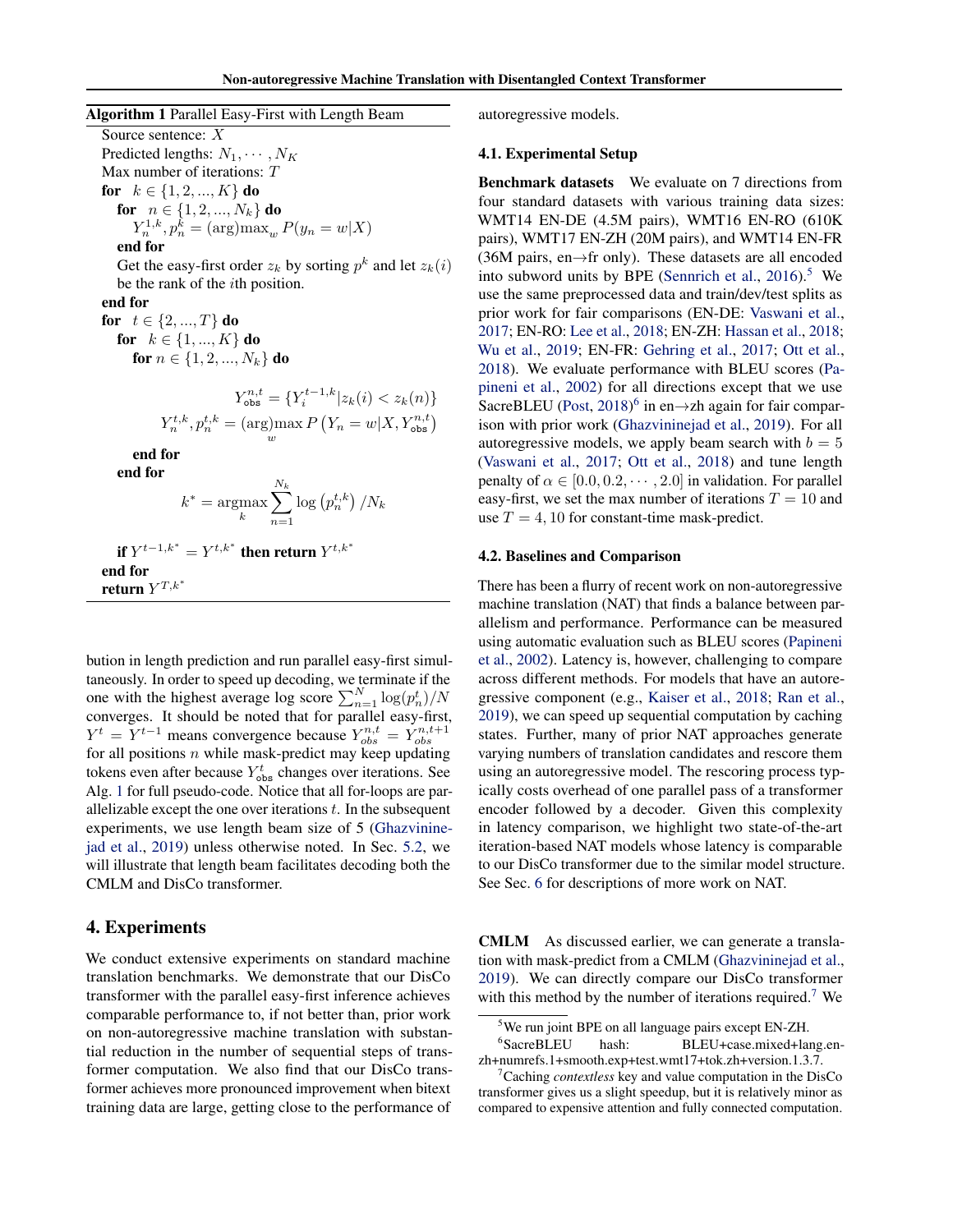| <b>Model</b>                         |                | $en \rightarrow de$ |                | $de\rightarrow en$ | $en \rightarrow ro$      |             | $ro \rightarrow en$      |             |
|--------------------------------------|----------------|---------------------|----------------|--------------------|--------------------------|-------------|--------------------------|-------------|
| $n$ : # rescored candidates          | Step           | <b>BLEU</b>         | Step           | <b>BLEU</b>        | <b>Step</b>              | <b>BLEU</b> | Step                     | <b>BLEU</b> |
| Gu et al. (2018) ( $n = 100$ )       | $\mathbf{1}$   | 19.17               | $\mathbf{1}$   | 23.20              | $\mathbf{1}$             | 29.79       | $\mathbf{1}$             | 31.44       |
| Wang et al. $(2019) (n = 9)$         | 1              | 24.61               | 1              | 28.90              | $\equiv$                 |             | $\overline{\phantom{0}}$ |             |
| Li et al. $(2019) (n = 9)$           | 1              | 25.20               | 1              | 28.80              | $\overline{\phantom{0}}$ |             |                          |             |
| Ma et al. $(2019) (n = 30)$          | 1              | 25.31               | 1              | 30.68              | $\mathbf{1}$             | 32.35       | 1                        | 32.91       |
| Sun et al. $(2019) (n = 19)$         | 1              | 26.80               | 1              | 30.04              | $\overline{\phantom{0}}$ |             | $\overline{\phantom{0}}$ |             |
| Ran et al. (2019)                    | 1              | 26.51               | $\mathbf{1}$   | 31.13              | $\mathbf{1}$             | 31.70       | $\mathbf{1}$             | 31.99       |
| Shu et al. $(2020) (n = 50)$         | $\mathbf{1}$   | 25.1                |                |                    |                          |             |                          |             |
| <b>Iterative NAT Models</b>          |                |                     |                |                    |                          |             |                          |             |
| Lee et al. (2018)                    | 10             | 21.61               | 10             | 25.48              | 10                       | 29.32       | 10                       | 30.19       |
| Ghazvininejad et al. (2019) (CMLM)   | $\overline{4}$ | 25.94               | $\overline{4}$ | 29.90              | $\overline{4}$           | 32.53       | $\overline{4}$           | 33.23       |
|                                      | 10             | 27.03               | 10             | 30.53              | 10                       | 33.08       | 10                       | 33.31       |
| Gu et al. (2019b) (LevT)             | $7+$           | 27.27               |                |                    |                          |             | $7+$                     | 33.26       |
| <b>Our Implementations</b>           |                |                     |                |                    |                          |             |                          |             |
| $CMLM + Mask-Predict$                | $\overline{4}$ | 26.73               | 4              | 30.75              | $\overline{4}$           | 33.02       | $\overline{4}$           | 33.27       |
| CMLM + Mask-Predict                  | 10             | 27.39               | 10             | 31.24              | 10                       | 33.33       | 10                       | 33.67       |
| DisCo + Mask-Predict                 | $\overline{4}$ | 25.83               | $\overline{4}$ | 30.15              | 4                        | 32.22       | $\overline{4}$           | 32.92       |
| DisCo + Mask-Predict                 | 10             | 27.06               | 10             | 30.89              | 10                       | 32.92       | 10                       | 33.12       |
| $DisCo + Easy-First$                 | 4.82           | 27.34               | 4.23           | 31.31              | 3.29                     | 33.22       | 3.10                     | 33.25       |
| <b>AT Models</b>                     |                |                     |                |                    |                          |             |                          |             |
| Vaswani et al. (2017) (base)         | N              | 27.3                |                |                    |                          |             |                          |             |
| Vaswani et al. (2017) (large)        | ${\bf N}$      | 28.4                |                |                    |                          |             |                          |             |
| <b>Our Implementations</b>           |                |                     |                |                    |                          |             |                          |             |
| AT Transformer Base (EN-RO teacher)  | $\mathbf N$    | 27.38               | $\mathbf N$    | 31.78              | N                        | 34.16       | $\mathbf N$              | 34.46       |
| AT Transformer Base + Distillation   | N              | 28.24               | N              | 31.54              | -                        |             |                          |             |
| AT Transformer Large (EN-DE teacher) | N              | 28.60               | $\mathbf N$    | 31.71              | $\overline{\phantom{0}}$ |             |                          |             |

<span id="page-4-0"></span>Table 1. The performance of non-autoregressive machine translation methods on the WMT14 EN-DE and WMT16 EN-RO test data. The Step columns indicate the average number of sequential transformer passes. Shaded results use a small transformer  $(d_{model} = d_{hidden}$ 512). Our EN-DE results show the scores after conventional compound splitting [\(Luong et al.,](#page-10-0) [2015;](#page-10-0) [Vaswani et al.,](#page-10-0) [2017\)](#page-10-0).

provide results obtained by running their code.<sup>8</sup>

Levenshtein Transformer Levenshtein transformer (LevT) is a transformer-based iterative model for parallel sequence generation [\(Gu et al.,](#page-9-0) [2019b\)](#page-9-0). Its iteration consists of three sequential steps: *deletion*, *placeholder prediction*, and *token prediction*. Unlike the CMLM with the constant-time mask-predict inference, decoding in LevT terminates adaptively under certain condition. Its latency is roughly comparable by the average number of sequential transformer runs. Each iteration consists of three transformer runs except that the first iteration skips the *deletion* step. See [Gu et al.](#page-9-0) [\(2019b\)](#page-9-0) for detail.

Hyperparameters We generally follow the hyperparameters for a transformer base [\(Vaswani et al.,](#page-10-0) [2017;](#page-10-0) [Ghazvinine](#page-9-0)[jad et al.,](#page-9-0) [2019\)](#page-9-0): 6 layers for both the encoder and decoder, 8 attention heads, 512 model dimensions, and 2048 hidden dimensions. We sample weights from  $\mathcal{N}(0, 0.02)$ , initialize biases to zero, and set layer normalization parameters to  $\beta = 0, \gamma = 1$  [\(Devlin et al.,](#page-9-0) [2019\)](#page-9-0). For regularization, we tune the dropout rate from  $[0.1, 0.2, 0.3]$  based on dev performance in each direction, and apply weight decay with 0.01 and label smoothing with  $\varepsilon = 0.1$ . We train batches of approximately 128K tokens using Adam [\(Kingma & Ba,](#page-9-0) [2015\)](#page-9-0) with  $\beta = (0.9, 0.999)$  and  $\varepsilon = 10^{-6}$ . The learning rate warms up to  $5 \cdot 10^{-4}$  in the first 10K steps, and then decays with the inverse square-root schedule. We train all models for 300K steps apart from en→fr where we make 500K steps to account for the data size. We measure the dev BLEU score at the end of each epoch to avoid stochasticity, and average the 5 best checkpoints to obtain the final model. We use 16 Telsa V100 GPUs and accelerate training by mixed precision floating point [\(Micikevicius et al.,](#page-10-0) [2018\)](#page-10-0), and implement all models with fairseq [\(Ott et al.,](#page-10-0) [2019\)](#page-10-0).

Distillation Similar to previous work on nonautoregressive translation (e.g., [Gu et al.,](#page-9-0) [2018;](#page-9-0) [Lee](#page-9-0) [et al.,](#page-9-0) [2018\)](#page-9-0), we apply sequence-level knowledge distillation [\(Kim & Rush,](#page-9-0) [2016\)](#page-9-0) by training every model

<sup>8</sup>[https://github.com/facebookresearch/](https://github.com/facebookresearch/Mask-Predict) [Mask-Predict](https://github.com/facebookresearch/Mask-Predict)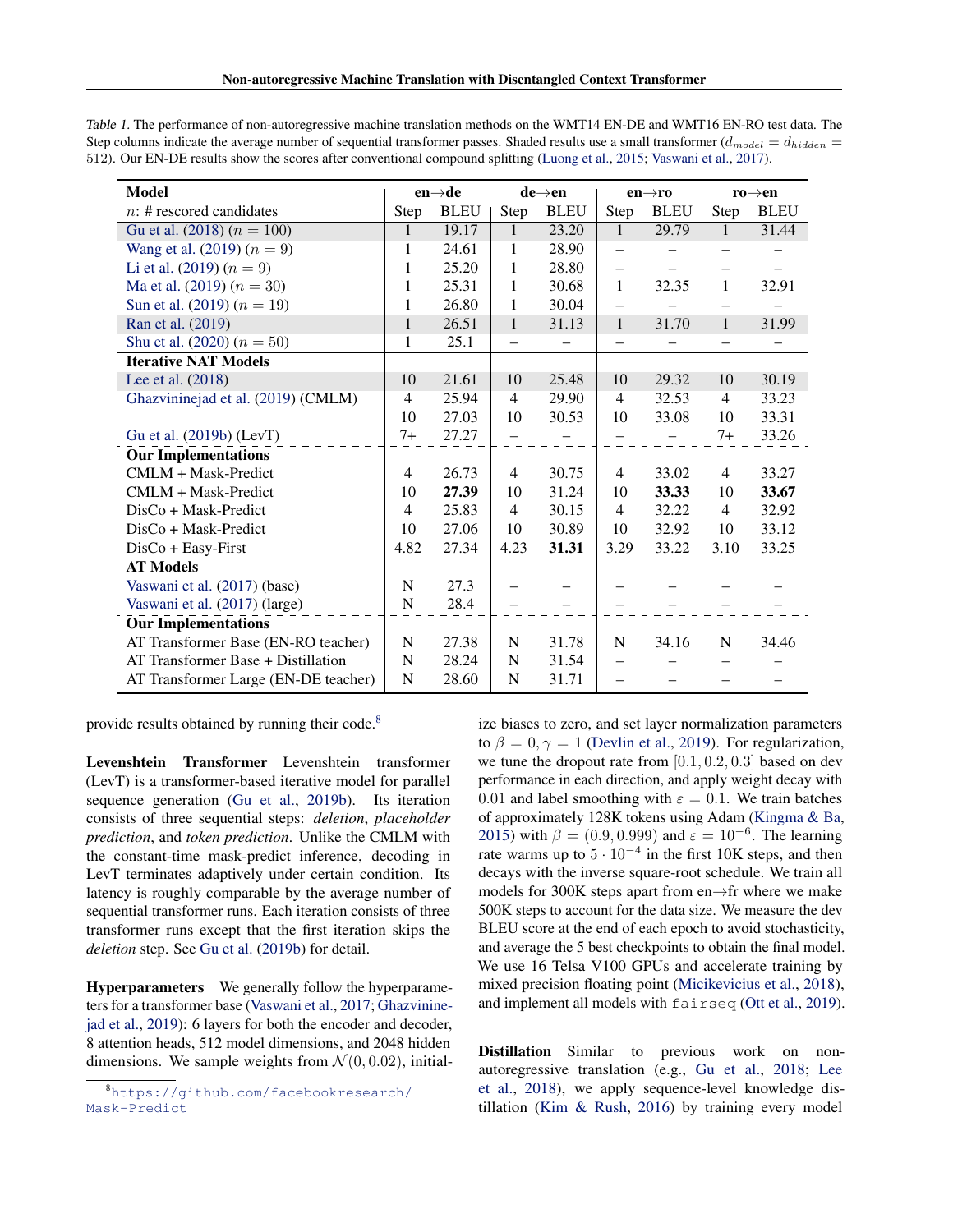in all directions on translations produced by a standard left-to-right transformer model (transformer large for EN-DE, EN-ZH, and EN-FR and base for EN-RO). We also present results obtained from training a standard autoregressive base transformer on the same distillation data for comparison. We assess the impact of distillation in Sec. [5.1](#page-6-0) and demonstrate that distillation is still a key component in our non-autoregressive models.

#### 4.3. Results and Discussion

Seen in Table [1](#page-4-0) are the results in the four directions from the WMT14 EN-DE and WMT16 EN-RO datasets. First, our re-implementations of CMLM + Mask-Predict outperform [Ghazvininejad et al.](#page-9-0) [\(2019\)](#page-9-0) (e.g., 31.24 vs. 30.53 in de $\rightarrow$ en with 10 steps). This is probably due to our tuning on the dropout rate and weight averaging of the 5 best epochs based on the validation BLEU performance (Sec. [4.1\)](#page-3-0).

Our DisCo transformer with the parallel easy-first inference achieves at least comparable performance to the CMLM with 10 steps despite the significantly fewer steps on average (e.g., 4.82 steps in en $\rightarrow$ de). The one exception is ro $\rightarrow$ en (33.25 vs. 33.67), but DisCo + Easy-First requires only 3.10 steps, and CMLM + Mask-Predict with 4 steps achieves similar performance of 33.27. The limited advantage of our DisCo transformer on the EN-RO dataset suggests that we benefit less from the training efficiency of the DisCo transformer on the small dataset (610K sentence pairs). DisCo + Mask-Predict generally underperforms DisCo + Easy-First, implying that the mask-predict inference, which fixes  $Y_{\text{obs}}^n$ across all positions  $n$ , fails to utilize the flexibility of the DisCo transformer. DisCo + Easy-First also accomplishes significant reduction in the average number of steps as compared to the adaptive decoding in LevT [\(Gu et al.,](#page-9-0) [2019b\)](#page-9-0) while performing competitively. As discussed earlier, each iteration in inference on LevT involves three sequential transformer runs, which undermine the latency improvement.

Overall, our implementations compare well with other NAT models from prior work. We achieve competitive performance to the standard autoregressive models with the same transformer base configuration on the EN-DE dataset except that the autoregressive model with distillation performs comparably to the transformer large teacher in en $\rightarrow$ de (28.24 vs. 28.60). Nonetheless, we still see a large gap between the autoregressive teachers and our NAT results in both directions from EN-RO, illustrating a limitation of our remedy for the trade-off between decoding parallelism and performance.

Tables 2 and 3 show results from the EN-ZH and EN-FR datasets where the bitext data are larger (20M and 36M sentence pairs). In both cases we see similar (yet more pronounced) patterns to the EN-DE and EN-RO experiments. Particularly noteworthy is that DisCo with the parallel easy-

first inference and dropout tuning yields 34.63 points, a gain of 1.4 BLEU improvement over [Ghazvininejad et al.](#page-9-0) [\(2019\)](#page-9-0) in en→zh despite the average of 5.44 steps.

Table 2. WMT17 EN-ZH test results.

| <b>Model</b>               |      | $en \rightarrow zh$ | $z h \rightarrow en$ |             |
|----------------------------|------|---------------------|----------------------|-------------|
|                            | Step | <b>BLEU</b>         | Step                 | <b>BLEU</b> |
| Ghazvininejad et al.       | 4    | 32.63               | 4                    | 21.90       |
| (2019)                     | 10   | 33.19               | 10                   | 23.21       |
| <b>Our Implementations</b> |      |                     |                      |             |
| $CMI.M + Mask-Predict$     | 4    | 33.58               | 4                    | 22.57       |
| $CMLM + Mask-Predict$      | 10   | 34.24               | 10                   | 23.76       |
| $DisCo + Mask-Predict$     | 4    | 33.61               | 4                    | 22.42       |
| $DisCo + Mask-Predict$     | 10   | 34.51               | 10                   | 23.68       |
| $DisCo + Easy-First$       | 5.44 | 34.63               | 5.90                 | 23.83       |
| <b>AT Transformer Base</b> | N    | 34.74               | N                    | 23.77       |
| + Distillation             | N    | 35.09               | N                    | 24.53       |
| AT Trans. Large (teacher)  | N    | 35.01               | N                    | 24.65       |

Table 3. WMT14 EN-FR test results.

| Model                         |      | en→fr       |                 |  |
|-------------------------------|------|-------------|-----------------|--|
|                               | Step | <b>BLEU</b> | Time            |  |
| $CMLM + Mask-Predict$         | 4    | 40.21       | 53 h            |  |
| $CMLM + Mask-Predict$         | 10   | 40.55       |                 |  |
| $DisCo + Mask-Predict$        | 4    | 39.59       |                 |  |
| $DisCo + Mask-Predict$        | 10   | 40.27       | 37 h            |  |
| $DisCo + Easy-First$          | 4.29 | 40.66       |                 |  |
| Vaswani et al. (2017) (base)  | N    | 38.1        |                 |  |
| Vaswani et al. (2017) (large) | N    | 41.8        |                 |  |
| Ott et al. (2018) (teacher)   | N    | 43.2        |                 |  |
| <b>AT Transformer Base</b>    | N    | 41.27       | 28 <sub>h</sub> |  |
| + Distillation                | N    | 42.03       | 28 <sub>h</sub> |  |

#### 4.4. Decoding Speed

We saw the the DisCo transformer with the parallel easy-first inference achieves competitive performance to the CMLM while reducing the number of iterations. Here we compare them in terms of the wall-time speedup with respect to the standard autoregressive model of the same base configuration (Fig. [2\)](#page-6-0). For each decoding run, we feed one sentence at a time and measure the wall time from when the model is loaded until the last sentence is translated, following the setting in [Gu et al.](#page-9-0) [\(2019b\)](#page-9-0). All models are implemented in fairseq [\(Ott et al.,](#page-10-0) [2019\)](#page-10-0) and run on a single Nvidia V100 GPU. We can confirm that the average number of iterations directly translates to decoding time; the average number of iterations of the DisCo transformer with  $T = 10$ was 5.44 and the measured speedup lies between  $T = 5, 6$ of the CMLM. Note that fairseq implements effcient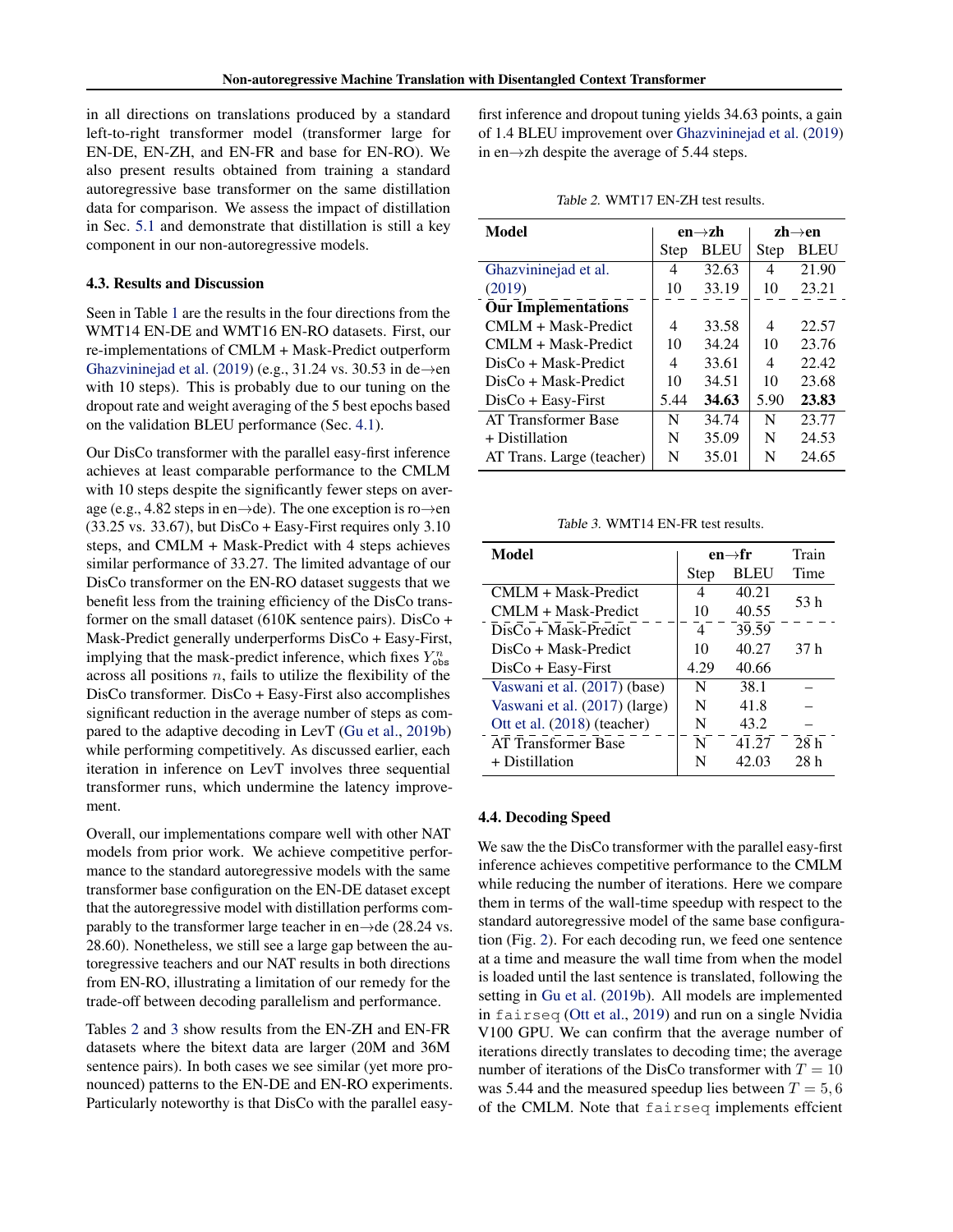<span id="page-6-0"></span>

Figure 2. Relative decoding speedup on the en $\rightarrow$ zh test data with respect to the standard autoregressive model (indicated as  $\blacktriangle$ ). T and b denote the (max) number of iterations and beam size respectively. The length beam size is all set to 5.

decoding of autoregressive models by caching hidden states. The average length of generated sentences in the autoregressive model was 25.16 (4.6x steps compared to 5.44 steps), but we only gained a threefold speedup from DisCo.

# 5. Analysis and Ablations

In this section, we give an extensive analysis on our apporach along training and inference dimensions.

#### 5.1. Training

Training Efficiency In Sec. [2.1,](#page-1-0) we discussed the fundamental inefficiency of CMLM training—a CMLM model is trained to only predict a subset of the target words. DisCo addresses this problem by its architecture that allows for predicting every word given a randomly chosen subset of the target words. Seen in Fig. 3 are results on the en $\rightarrow$ de test data with varying batch sizes. We can see that DisCo is more robust to smaller batch sizes, supporting our claim that it provides more efficient training.

Distillation We assess the effects of knowledge distillation across different models and inference configurations (Table 4). Consistent with previous models [\(Gu et al.,](#page-9-0) [2018;](#page-9-0) [Zhou et al.,](#page-11-0) [2020\)](#page-11-0), we find that distillation facilitates all of the non-autoregressive models. Moreover, the DisCo transformer benefits more from distillation compared to the CMLM under the same mask-predict inference. This is in line with [Zhou et al.](#page-11-0) [\(2020\)](#page-11-0) who showed that there is correlation between the model capacity and distillation data complexity. The DisCo transformer uses contextless keys and values, resulting in reduced capacity. Autoregressive translation also improves with distillation from a large trans-



Figure 3. EN→DE test results with varying batch size.

former, but the difference is relatively small. Finally, we can observe that the gain from distillation decreases as we incorporate more global information in inference (more iterations in NAT cases and larger beam size in AT cases).

Table 4. Effects of distillation across different models and inference. All results are BLEU scores from the dev data. T and b denote the max number of iterations and beam size respectively.

|                            |    |      | $en \rightarrow de$ |     | $ro \rightarrow en$ |       |     |  |
|----------------------------|----|------|---------------------|-----|---------------------|-------|-----|--|
| Model                      | T  | raw  | dist.               | Л   | raw                 | dist. |     |  |
| $CMLM + MaskP$             | 4  | 22.7 | 25.5                | 2.8 | 33.2                | 34.8  | 1.6 |  |
| $CMLM + MaskP$             | 10 | 24.5 | 25.9                | 1.4 | 34.5                | 34.9  | 0.4 |  |
| $DisCo + MaskP$            | 4  | 21.4 | 24.6                | 3.2 | 32.3                | 34.1  | 1.8 |  |
| $DisCo + MaskP$            | 10 | 23.6 | 25.3                | 1.7 | 33.4                | 34.3  | 0.9 |  |
| $\overline{DisCo + EasyF}$ | 10 | 23.9 | 25.6                | 1.7 | 34.0                | 35.0  | 1.0 |  |
| AT Base $(b = 1)$          | N  | 25.5 | 26.4                | 0.9 |                     |       |     |  |
| AT Base $(b = 5)$          | N  | 26.1 | 26.8                | 0.7 |                     |       |     |  |

AT with Contextless KVs We saw that a decoder with contextless keys and values can still retain performance in non-autoregressive models. Here we use a decoder with contextless keys and values in autoregressive models. The results (Table 5) show that it is able to retain performance even in autoregressive models regardless of distillation, suggesting further potential of our approach.

Table 5. Test results (BLEU) from AT with contextless keys and values.

| AT          | $en \rightarrow de$       |       | de→en | $ro \rightarrow en$ |       |
|-------------|---------------------------|-------|-------|---------------------|-------|
| Decoder     | raw                       | dist. | raw   | dist.               | raw   |
| Contextless | $\vert$ 27.09 27.86 30.91 |       |       | 31.46               | 34.25 |
| Original    | 26.85                     | 27.69 | 31.33 | 31.09               | 34.46 |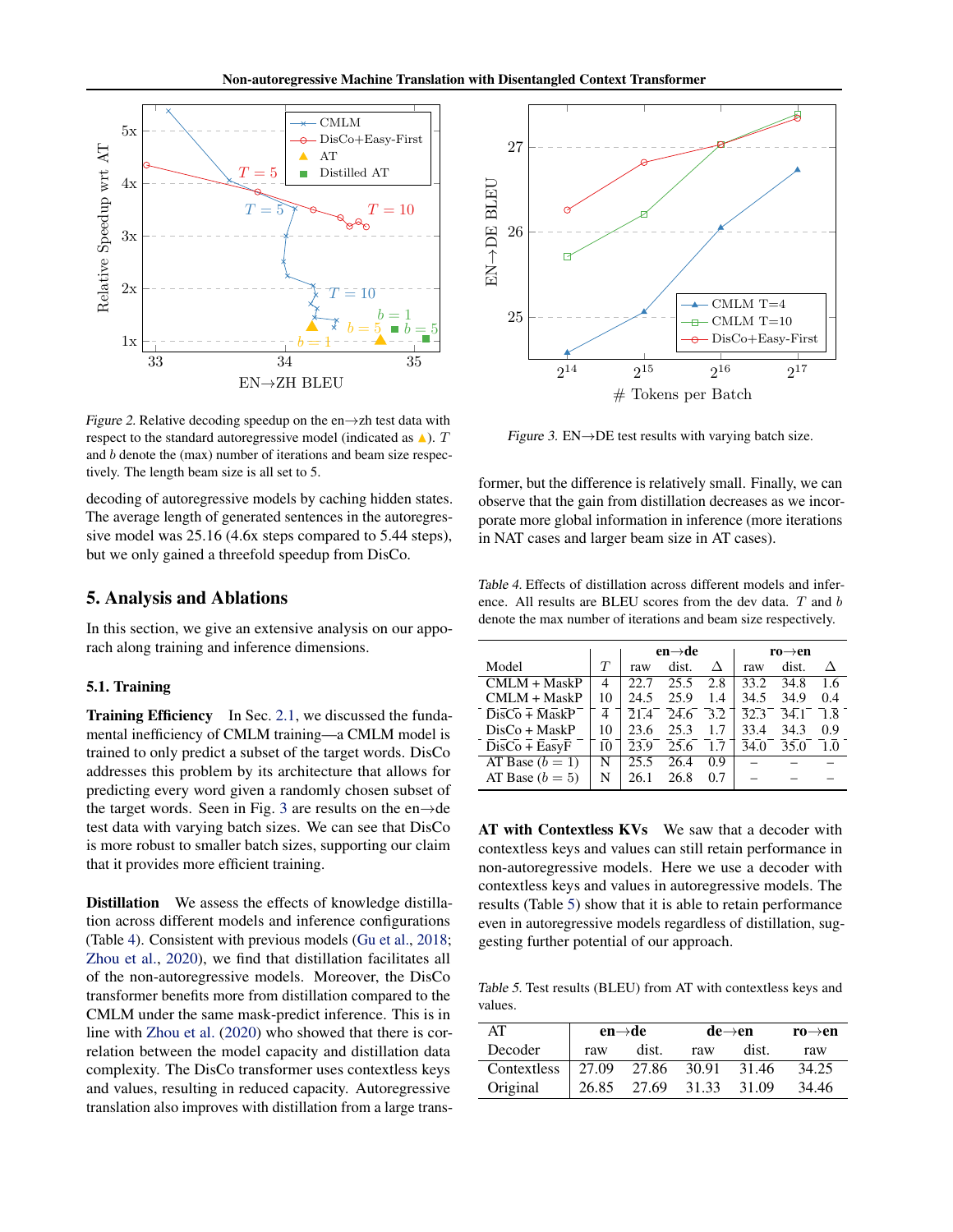<span id="page-7-0"></span>Easy-First Training So far we have trained our models to predict every word given a random subset of the other words. But this training scheme yields a gap between training and inference, which might harm the model. We attempt to make training closer to inference by training the DisCo transformer in the easy-first order. Similarly to the inference, we first predict the easy-first order by estimating  $P(Y_n|X)$ for all *n*. Then, use that order to determine  $Y_{\text{obs}}^n$ . The overall loss will be the sum of the negative loglikelihood of these two steps. Seen in Table 6 are the results on the dev sets of en→de and ro→en. In both directions, this easy-first training does not ameliorate performance, suggesting that randomness helps the model. Notice also that the average number of iterations in inference decreases (4.03 vs. 4.29, 2.94 vs. 3.17). The model gets trapped in a sub-optimal solution with reduced iterations due to lack of exploration.

Table 6. Dev results from bringing training closer to inference.

|                         |                | $en \rightarrow de$ | $ro \rightarrow en$ |             |  |
|-------------------------|----------------|---------------------|---------------------|-------------|--|
| <b>Training Variant</b> | Step           | <b>BLEU</b>         | Step                | <b>BLEU</b> |  |
| Random Sampling         | 4.29           | 25.60               | 3.17                | 34.97       |  |
| Easy-First Training     | $ 4.03\rangle$ | 24.76               | 2.94                | 34.96       |  |

# 5.2. Inference

Alternative Inference Algorithms Here we compare various decoding strategies on the DisCo transformer (Table 7). Recall in the parallel easy-first inference (Sec. [3.2\)](#page-2-0), we find the easy-first order by sorting the probabilities in the first iteration and compute each position's probability conditioned on the *easier* positions from the previous iteration. We evaluate two alternative orderings: left-to-right and right-to-left. We see that both of them yield much degraded performance. We also attempt to use even broader context than parallel easy-first by computing the probability at each position based on all other positions (*all-but-itself*,  $Y_{obs}^{n,t} = Y_{\neq n}^{t-1}$ ). We again see degraded performance, suggesting that cyclic dependency (e.g.,  $Y_m^{t-1} \in Y_{obs}^{n,t}$  and  $Y_n^{t-1} \in Y_{obs}^{m,t}$ ) breaks consistency. For example, a model can have two output candidates: "Hong Kong" and "New York" [\(Zhang et al.,](#page-11-0)

<sup>9</sup>This training process can be seen as the hard EM algorithm where the easy-first order is a latent variable.

Table 7. Dev results with different decoding strategies.

|                           |      | en $\rightarrow$ de | $ro \rightarrow en$ |       |  |
|---------------------------|------|---------------------|---------------------|-------|--|
| <b>Inference Strategy</b> | Step | BLEU                | Step                | BLEU  |  |
| Left-to-Right Order       | 6.80 | 21.25               | 4.86                | 33.87 |  |
| Right-to-Left Order       | 6.79 | 20.75               | 4.67                | 34.38 |  |
| All-But-Itself            | 6.90 | 20.72               | 4.80                | 33.35 |  |
| Parallel Easy-First       | 4.29 | 25.60               | 3.17                | 34.97 |  |
| Mask-Predict              | 10   | 25.34               | 10                  | 34.54 |  |

[2020\)](#page-11-0). In this case, we might end up producing "Hong York" due to this cyclic dependency. These results suggest that the easy-first ordering we introduced is a simple yet effective approach.

Example Translation Seen in Fig. [4](#page-8-0) is a translation example in de→en when decoding the same DisCo transformer with the mask-predict or parallel easy-first inference. In both algorithms, iterative refinement resolves structural inconsistency, such as repetition. Parallel easy-first succeeds in incorporating more context in early stages whereas maskpredict continues to produce inconsistent predictions ("my my activities") until more context is available later, resulting in one additional iteration to land on a consistent output.

Length Beam Fig. [5](#page-8-0) shows performance of the CMLM and DisCo transformer with varying size of length beam. All cases benefit from multiple candidates with different lengths to a certain point, but DisCo + Easy-First improves most. This can be because parallel easy-first relies on the easyfirst order as well as the length, and length beam provides opportunity to try multiple orderings.

Iterations vs. Length We saw that parallel easy-first inference substantially reduced the number of required iterations. We hypothesize that the algorithm effectively adapts the number of iterations based on the difficulty, which is reminiscent of a dynamic halting mechanism [\(Graves,](#page-9-0) [2016;](#page-9-0) [Dehghani et al.,](#page-9-0) [2019\)](#page-9-0). To see this, we compare the number of required iterations and the generated sentence length as a proxy for difficulty (Fig. [6\)](#page-8-0). Similarly to the experiments above, we set the max iteration and length beam to be 10 and 5 respectively. While the number of required iterations vary to a certain degree, we see that long sentences tend to require more iterations to converge.

# 6. Related and Future Work

In addition to the work discussed above, prior and concurrent work on non-autoregressive translation developed ways to mitigate the trade-off between decoding parallelism and performance. As in this work, several prior and concurrent work proposed methods to iteratively refine (or insert) output predictions [\(Mansimov et al.,](#page-10-0) [2019;](#page-10-0) [Stern et al.,](#page-10-0) [2019;](#page-10-0) [Gu et al.,](#page-9-0) [2019a;](#page-9-0) [Chan et al.,](#page-9-0) [2019a;b;](#page-9-0) [Ghazvininejad et al.,](#page-9-0) [2020b;](#page-9-0) [Li et al.,](#page-9-0) [2020;](#page-9-0) [Saharia et al.,](#page-10-0) [2020\)](#page-10-0). Other approaches include adding a lite autoregressive module to parallel decoding [\(Kaiser et al.,](#page-9-0) [2018;](#page-9-0) [Sun et al.,](#page-10-0) [2019;](#page-10-0) [Ran et al.,](#page-10-0) [2019\)](#page-10-0), partially decoding autoregressively [\(Stern](#page-10-0) [et al.,](#page-10-0) [2018;](#page-10-0) [2019\)](#page-10-0), rescoring output candidates autoregressively (e.g., [Gu et al.,](#page-9-0) [2018\)](#page-9-0), mimicking hidden states of an autoregressive teacher [\(Li et al.,](#page-9-0) [2019\)](#page-9-0), training with different objectives than vanilla negative log likelihood [\(Li-](#page-9-0)bovický & Helcl, [2018;](#page-9-0) [Wang et al.,](#page-10-0) [2019;](#page-10-0) [Shao et al.,](#page-10-0) [2020;](#page-10-0)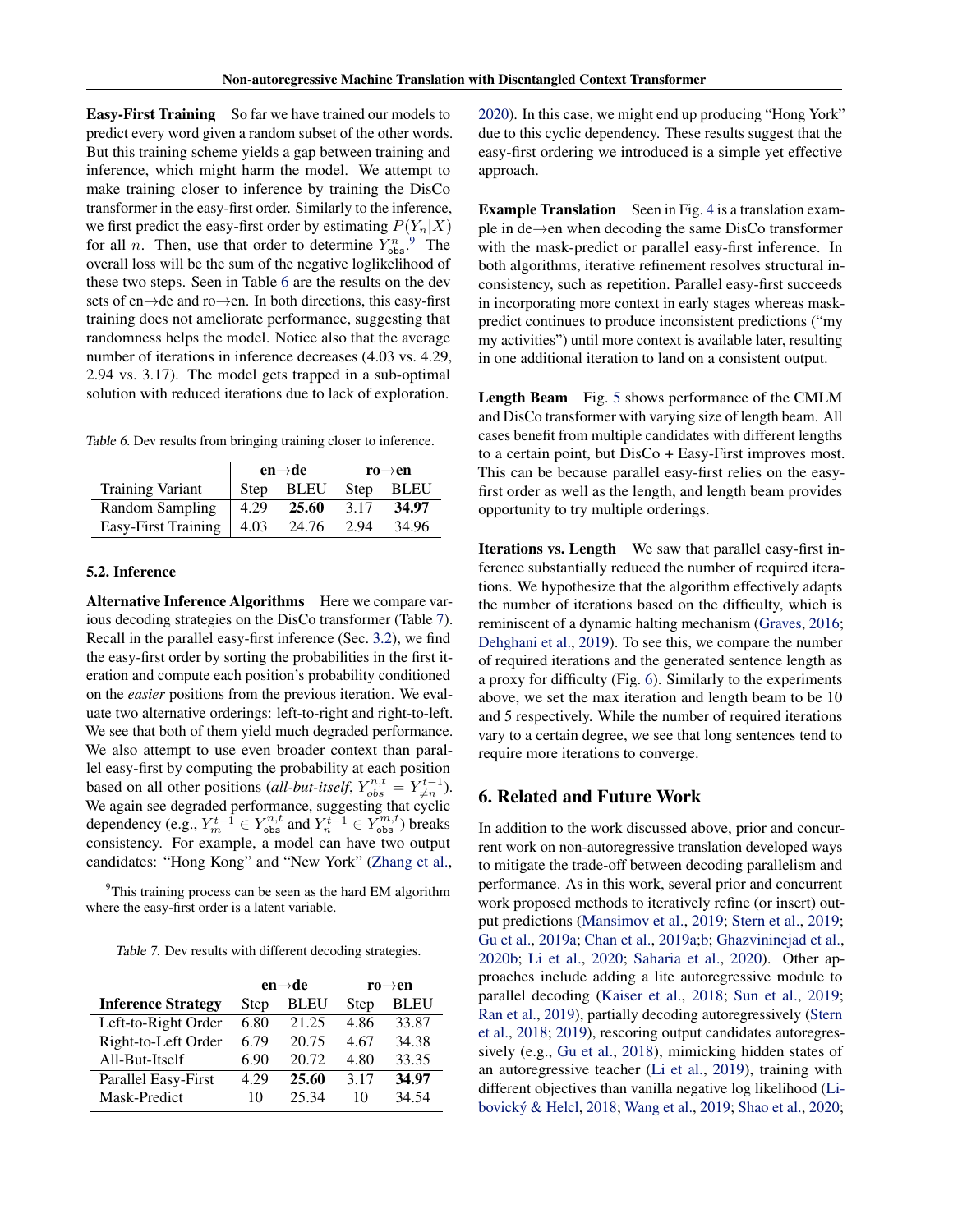#### Non-autoregressive Machine Translation with Disentangled Context Transformer

<span id="page-8-0"></span>

| X: Als Präsident würde ich meine Unternehmungen jedoch ganz einstellen. |                                                        |                                       |                             |  |                       |                                                        |                         |  |
|-------------------------------------------------------------------------|--------------------------------------------------------|---------------------------------------|-----------------------------|--|-----------------------|--------------------------------------------------------|-------------------------|--|
| Y: And if I became president, then I would end my business activity.    |                                                        |                                       |                             |  |                       |                                                        |                         |  |
|                                                                         | Mask-Predict                                           |                                       |                             |  |                       | Parallel Easy-First                                    |                         |  |
| 1As                                                                     | Pres. as Pres. $\,$ I would stop stop my doing         |                                       | altogether . 1 As           |  | Pres. as Pres.        | $\overline{I}$ would stop stop my doing                | altogether.             |  |
| 2 However,                                                              | as Pres. , I would stop $my$                           | my doing                              | altogether $.2$ As          |  | Pres.                 | , I would stop doing my activities altogether.         |                         |  |
| 3 However,                                                              | as Pres. I would stop my                               | my activities altogether . 3 However, |                             |  |                       | as however, I would stop doing my business altogether. |                         |  |
| 4 However,                                                              | as Pres. I would stop my                               | my activities altogether . 4 However, |                             |  | as Pres.              | , I would stop doing my business altogether            |                         |  |
| 5 However,                                                              | as Pres., I would stop doing my activities altogether. |                                       |                             |  |                       |                                                        |                         |  |
| 1As                                                                     | Pres. as Pres. $\blacksquare$ would stop stop my doing |                                       | altogether 1 As             |  | Pres. as Pres.        | , I would stop stop                                    | altogether.<br>my doing |  |
| 2 However,                                                              | as Pres. , I would stop $my$                           | my doing                              | altogether $\frac{1}{2}$ As |  | Pres.                 | , I would stop doing my activities altogether.         |                         |  |
| 3 However,                                                              | as Pres., I would stop my                              | my activities altogether 1 As         |                             |  | <b>Pres.</b> as Pres. | . I would stop stop my doing                           | altogether.             |  |
| 4 However,                                                              | as Pres. I would stop my                               | my activities altogether . 2 As       |                             |  | Pres.                 | , I would stop doing $my$ activities altogether.       |                         |  |

Figure 4. An example of inference iterations in de→en from the dev set when max iteration T is 5. (*Pres.* stands for *President*). We show how each of the **underscored words** were generated in the bottom section. Prediction is conditioned on **highlighted tokens** 



Figure 5. EN→FR dev results with varying length beam size.

[Ghazvininejad et al.,](#page-9-0) [2020a;](#page-9-0) [Li et al.,](#page-9-0) [2020\)](#page-9-0), reordering input sentences [\(Ran et al.,](#page-10-0) [2019\)](#page-10-0), generating with an energybased inference network [\(Tu et al.,](#page-10-0) [2020\)](#page-10-0), training on additional data from an autoregressive model [\(Zhou & Keung,](#page-11-0) [2020\)](#page-11-0), and modeling with latent variables [\(Ma et al.,](#page-10-0) [2019;](#page-10-0) [Shu et al.,](#page-10-0) [2020\)](#page-10-0).

While this work took iterative decoding methods, our DisCo transformer can be combined with other approaches for efficient training. For example, [Li et al.](#page-9-0) [\(2019\)](#page-9-0) trained two separate non-autoregressive and autoregressive models, but it is possible to train a single DisCo transformer with both autoregressive and random masking and use hidden states from autoregressive masking as a teacher. We leave integration of the DisCo transformer with more approaches to non-autoregressive translation for future.

We also note that our DisCo transformer can be used for general-purpose representation learning. In particular, [Liu](#page-10-0) [et al.](#page-10-0) [\(2019\)](#page-10-0) found that masking different tokens in every



Figure 6. # Refinement steps vs. target length on the WMT14 en→de test data.

epoch outperforms static masking in BERT [\(Devlin et al.,](#page-9-0) [2019\)](#page-9-0). Our DisCo transformer would allow for making a prediction at every position given arbitrary context, providing even more flexibility for large-scale pretraining.

# 7. Conclusion

We presented the DisCo transformer that predicts every word in a sentence conditioned on an arbitrary subset of the other words. We developed an inference algorithm that takes advantage of this efficiency and further speeds up generation without loss in translation quality. Our results provide further support for the claim that non-autoregressive translation is a fast viable alternative to autoregressive translation. Nonetheless, a discrepancy still remains between autoregressive and non-autoregressive performance when knowledge distillation from a large transformer is applied to both. We will explore ways to narrow this gap in the future.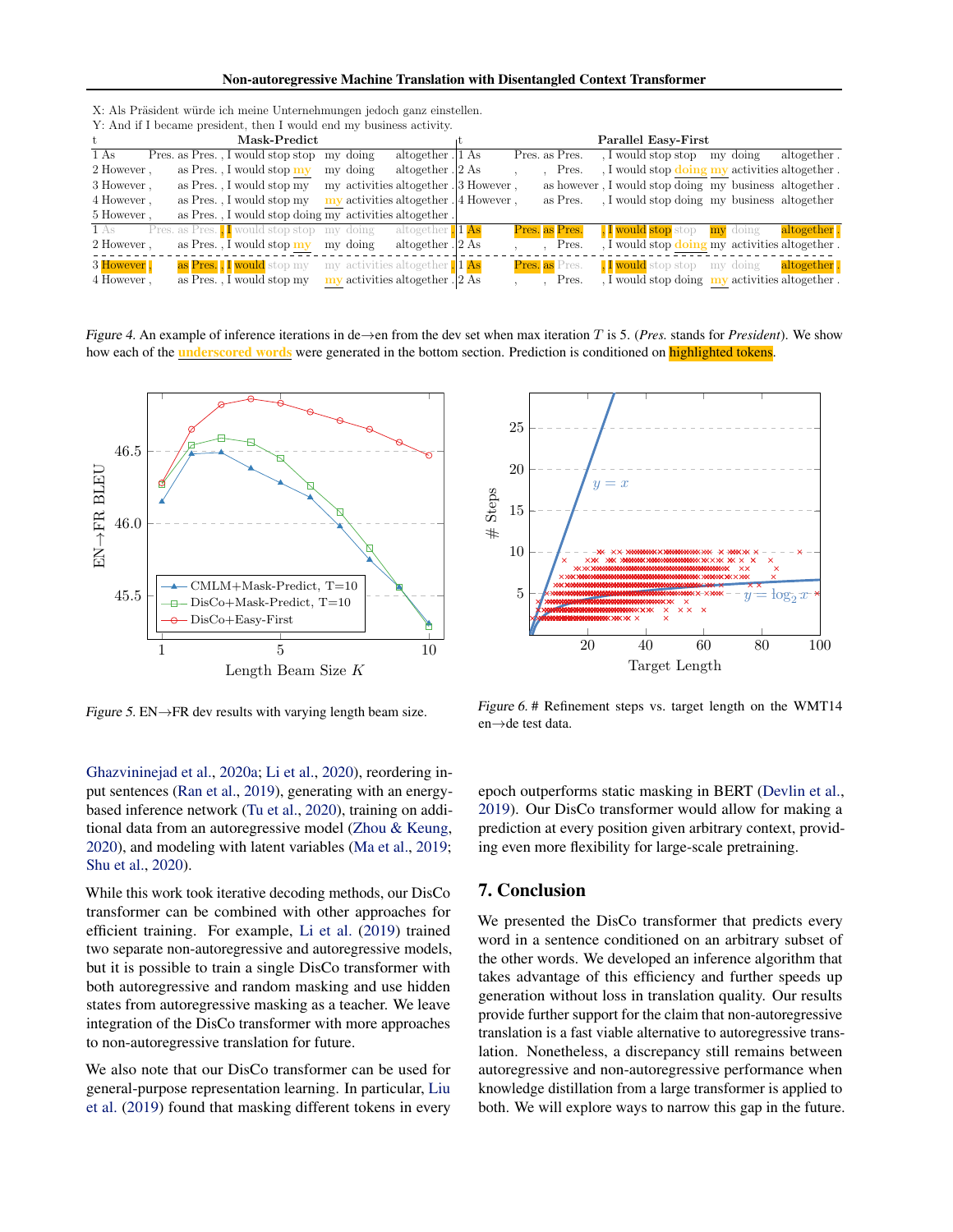# <span id="page-9-0"></span>Acknowledgements

We thank Tim Dettmers, Hao Peng, Mohammad Rasooli, William Chan, and Qinghong Han as well as the anonymous reviewers for their helpful feedback on this work.

# **References**

- Baevski, A., Edunov, S., Liu, Y., Zettlemoyer, L. S., and Auli, M. Cloze-driven pretraining of self-attention networks, 2019. URL [https://arxiv.org/abs/](https://arxiv.org/abs/1903.07785) [1903.07785](https://arxiv.org/abs/1903.07785).
- Bahdanau, D., Cho, K., and Bengio, Y. Neural machine translation by jointly learning to align and translate. In *Proc. of ICLR*, 2015. URL [https://arxiv.org/](https://arxiv.org/abs/1409.0473) [abs/1409.0473](https://arxiv.org/abs/1409.0473).
- Chan, W., Kitaev, N., Guu, K., Stern, M., and Uszkoreit, J. KERMIT: Generative insertion-based modeling for sequences, 2019a. URL [https://arxiv.org/abs/](https://arxiv.org/abs/1906.01604) [1906.01604](https://arxiv.org/abs/1906.01604).
- Chan, W., Stern, M., Kiros, J. R., and Uszkoreit, J. An empirical study of generation order for machine translation, 2019b. URL [https://arxiv.org/abs/](https://arxiv.org/abs/1910.13437) [1910.13437](https://arxiv.org/abs/1910.13437).
- Dehghani, M., Gouws, S., Vinyals, O., Uszkoreit, J., and Kaiser, L. Universal transformers, 2019. URL [https:](https://arxiv.org/abs/1807.03819) [//arxiv.org/abs/1807.03819](https://arxiv.org/abs/1807.03819).
- Devlin, J., Chang, M.-W., Lee, K., and Toutanova, K. BERT: Pre-training of deep bidirectional transformers for language understanding. In *Proc. of NAACL-HLT*, 2019. URL <https://arxiv.org/abs/810.04805>.
- Gehring, J., Auli, M., Grangier, D., Yarats, D., and Dauphin, Y. Convolutional sequence to sequence learning. In *Proc. of ICML*, 2017. URL [https://arxiv.org/abs/](https://arxiv.org/abs/1705.03122) [1705.03122](https://arxiv.org/abs/1705.03122).
- Ghazvininejad, M., Levy, O., Liu, Y., and Zettlemoyer, L. S. Mask-predict: Parallel decoding of conditional masked language models. In *Proc. of EMNLP*, 2019. URL <https://arxiv.org/abs/1904.09324>.
- Ghazvininejad, M., Karpukhin, V., Zettlemoyer, L., and Levy, O. Aligned cross entropy for non-autoregressive machine translation, 2020a. URL [https://arxiv.](https://arxiv.org/abs/2004.01655) [org/abs/2004.01655](https://arxiv.org/abs/2004.01655).
- Ghazvininejad, M., Levy, O., and Zettlemoyer, L. Semiautoregressive training improves mask-predict decoding, 2020b. URL [https://arxiv.org/abs/2001.](https://arxiv.org/abs/2001.08785) [08785](https://arxiv.org/abs/2001.08785).
- Graves, A. Adaptive computation time for recurrent neural networks, 2016. URL [https://arxiv.org/abs/](https://arxiv.org/abs/1603.08983) [1603.08983](https://arxiv.org/abs/1603.08983).
- Gu, J., Bradbury, J., Xiong, C., Li, V. O. K., and Socher, R. Non-autoregressive neural machine translation. In *Proc. of ICLR*, 2018. URL [https://arxiv.org/](https://arxiv.org/abs/1711.02281) [abs/1711.02281](https://arxiv.org/abs/1711.02281).
- Gu, J., Liu, Q., and Cho, K. Insertion-based decoding with automatically inferred generation order. *TACL*, 2019a. URL <https://arxiv.org/abs/1902.01370>.
- Gu, J., Wang, C., and Zhao, J. Levenshtein transformer. In *Proc. of NeurIPS*, 2019b. URL [https://arxiv.](https://arxiv.org/abs/1905.11006) [org/abs/1905.11006](https://arxiv.org/abs/1905.11006).
- Hassan, H., Aue, A., Chen, C., Chowdhary, V., Clark, J., Federmann, C., Huang, X., Junczys-Dowmunt, M., Lewis, W., Li, M., Liu, S., Liu, T.-Y., Luo, R., Menezes, A., Qin, T., Seide, F., Tan, X., Tian, F., Wu, L., Wu, S., Xia, Y., Zhang, D., Zhang, Z., and Zhou, M. Achieving human parity on automatic Chinese to English news translation, 2018. URL [https://arxiv.org/abs/](https://arxiv.org/abs/1803.05567) [1803.05567](https://arxiv.org/abs/1803.05567).
- Kaiser, L., Roy, A., Vaswani, A., Parmar, N., Bengio, S., Uszkoreit, J., and Shazeer, N. Fast decoding in sequence models using discrete latent variables. In *Proc. of ICML*, 2018. URL [https://arxiv.org/abs/](https://arxiv.org/abs/1803.03382) [1803.03382](https://arxiv.org/abs/1803.03382).
- Kim, Y. and Rush, A. M. Sequence-level knowledge distillation. In *Proc. of EMNLP*, 2016. URL [https:](https://arxiv.org/abs/1606.07947) [//arxiv.org/abs/1606.07947](https://arxiv.org/abs/1606.07947).
- Kingma, D. P. and Ba, J. Adam: A method for stochastic optimization. In *Proc. of ICLR*, 2015. URL [https:](https://arxiv.org/abs/1412.6980) [//arxiv.org/abs/1412.6980](https://arxiv.org/abs/1412.6980).
- Lee, J. D., Mansimov, E., and Cho, K. Deterministic non-autoregressive neural sequence modeling by iterative refinement. In *Proc. of EMNLP*, 2018. URL <https://arxiv.org/abs/1802.06901>.
- Li, X., Meng, Y., Yuan, A., Wu, F., and Li, J. LAVA NAT: A non-autoregressive translation model with look-around decoding and vocabulary attention, 2020. URL [https:](https://arxiv.org/abs/2002.03084) [//arxiv.org/abs/2002.03084](https://arxiv.org/abs/2002.03084).
- Li, Z., Lin, Z., He, D., Tian, F., Qin, T., Wang, L., and Liu, T.-Y. Hint-based training for non-autoregressive machine translation. In *Proc. of EMNLP*, 2019. URL <https://arxiv.org/abs/1909.06708>.
- Libovicky, J. and Helcl, J. End-to-end non-autoregressive ´ neural machine translation with connectionist temporal classification. In *Proc. of EMNLP*, 2018. URL [https:](https://arxiv.org/abs/1811.04719) [//arxiv.org/abs/1811.04719](https://arxiv.org/abs/1811.04719).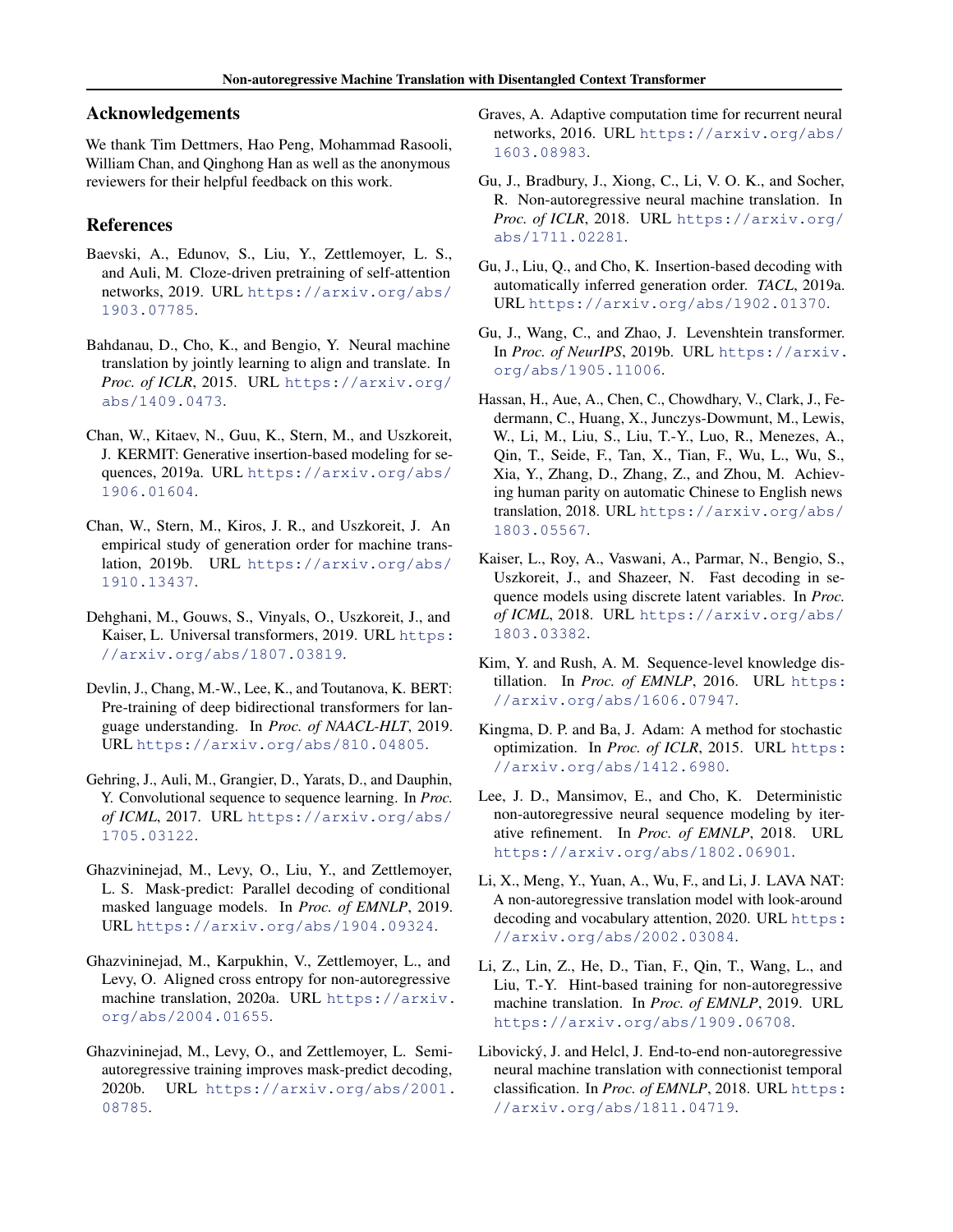- <span id="page-10-0"></span>Liu, Y., Ott, M., Goyal, N., Du, J., Joshi, M., Chen, D., Levy, O., Lewis, M., Zettlemoyer, L. S., and Stoyanov, V. RoBERTa: A robustly optimized bert pretraining approach, 2019. URL [https://arxiv.org/abs/](https://arxiv.org/abs/1907.11692) [1907.11692](https://arxiv.org/abs/1907.11692).
- Luong, T., Pham, H., and Manning, C. D. Effective approaches to attention-based neural machine translation. In *Proc. of EMNLP*, September 2015. URL [https:](https://www.aclweb.org/anthology/D15-1166) [//www.aclweb.org/anthology/D15-1166](https://www.aclweb.org/anthology/D15-1166).
- Ma, X., Zhou, C., Li, X., Neubig, G., and Hovy, E. H. FlowSeq: Non-autoregressive conditional sequence generation with generative flow. In *Proc. of EMNLP*, 2019. URL <https://arxiv.org/abs/1909.02480>.
- Mansimov, E., Wang, A., and Cho, K. A generalized framework of sequence generation with application to undirected sequence models, 2019. URL [https://arxiv.](https://arxiv.org/abs/1905.12790) [org/abs/1905.12790](https://arxiv.org/abs/1905.12790).
- Micikevicius, P., Narang, S., Alben, J., Diamos, G., Elsen, E., Garcia, D., Ginsburg, B., Houston, M., Kuchaiev, O., Venkatesh, G., and Wu, H. Mixed precision training. In *Proc. of ICLR*, 2018. URL [https://arxiv.org/](https://arxiv.org/abs/1710.03740) [abs/1710.03740](https://arxiv.org/abs/1710.03740).
- Nakayama, S., Kano, T., Tjandra, A., Sakti, S., and Nakamura, S. Recognition and translation of codeswitching speech utterances. In *Proc. of Oriental CO-COSDA*, 2019. URL [https://ahcweb01.naist.](https://ahcweb01.naist.jp/papers/conference/2019/201910_OCOCOSDA_sahoko-n/201910_OCOCOSDA_sahoko-n.paper.pdf) [jp/papers/conference/2019/201910\\_](https://ahcweb01.naist.jp/papers/conference/2019/201910_OCOCOSDA_sahoko-n/201910_OCOCOSDA_sahoko-n.paper.pdf) [OCOCOSDA\\_sahoko-n/201910\\_OCOCOSDA\\_](https://ahcweb01.naist.jp/papers/conference/2019/201910_OCOCOSDA_sahoko-n/201910_OCOCOSDA_sahoko-n.paper.pdf) [sahoko-n.paper.pdf](https://ahcweb01.naist.jp/papers/conference/2019/201910_OCOCOSDA_sahoko-n/201910_OCOCOSDA_sahoko-n.paper.pdf).
- Ott, M., Edunov, S., Grangier, D., and Auli, M. Scaling neural machine translation. In *Proc. of WMT*, 2018. URL <https://arxiv.org/abs/1806.00187>.
- Ott, M., Edunov, S., Baevski, A., Fan, A., Gross, S., Ng, N., Grangier, D., and Auli, M. fairseq: A fast, extensible toolkit for sequence modeling. In *NAACL Demonstrations*, 2019. URL [https://arxiv.org/abs/](https://arxiv.org/abs/1904.01038) [1904.01038](https://arxiv.org/abs/1904.01038).
- Papineni, K., Roukos, S., Ward, T., and Zhu, W.-J. BLEU: a method for automatic evaluation of machine translation. In *Proc. of ACL*, 2002. URL [https://www.aclweb.](https://www.aclweb.org/anthology/P02-1040/) [org/anthology/P02-1040/](https://www.aclweb.org/anthology/P02-1040/).
- Post, M. A call for clarity in reporting BLEU scores. In Proc. of WMT, 2018. URL [https://www.aclweb.](https://www.aclweb.org/anthology/W18-6319) [org/anthology/W18-6319](https://www.aclweb.org/anthology/W18-6319).
- Ran, Q., Lin, Y., Li, P., and Zhou, J. Guiding nonautoregressive neural machine translation decoding with reordering information, 2019. URL [https://arxiv.](https://arxiv.org/abs/1911.02215) [org/abs/1911.02215](https://arxiv.org/abs/1911.02215).
- Saharia, C., Chan, W., Saxena, S., and Norouzi, M. Nonautoregressive machine translation with latent alignments, 2020. URL [https://arxiv.org/abs/](https://arxiv.org/abs/2004.07437) [2004.07437](https://arxiv.org/abs/2004.07437).
- Sennrich, R., Haddow, B., and Birch, A. Neural machine translation of rare words with subword units. In *Proc. of ACL*, 2016. URL [https://www.aclweb.org/](https://www.aclweb.org/anthology/P16-1162) [anthology/P16-1162](https://www.aclweb.org/anthology/P16-1162).
- Shao, C., Zhang, J., Feng, Y., Meng, F., and Zhou, J. Minimizing the bag-of-ngrams difference for nonautoregressive neural machine translation. In *Proc. of AAAI*, 2020. URL [https://arxiv.org/abs/](https://arxiv.org/abs/1911.09320) [1911.09320](https://arxiv.org/abs/1911.09320).
- Shu, R., Lee, J., Nakayama, H., and Cho, K. Latent-variable non-autoregressive neural machine translation with deterministic inference using a delta posterior. In *Proc. of AAAI*, 2020. URL [https://arxiv.org/abs/](https://arxiv.org/abs/1908.07181) [1908.07181](https://arxiv.org/abs/1908.07181).
- Stern, M., Shazeer, N., and Uszkoreit, J. Blockwise parallel decoding for deep autoregressive models. In *Proc. of NeurIPS*, 2018. URL [https://arxiv.org/abs/](https://arxiv.org/abs/1811.03115) [1811.03115](https://arxiv.org/abs/1811.03115).
- Stern, M., Chan, W., Kiros, J. R., and Uszkoreit, J. Insertion transformer: Flexible sequence generation via insertion operations. In *Proc. of ICML*, 2019. URL [https://](https://arxiv.org/abs/1902.03249) [arxiv.org/abs/1902.03249](https://arxiv.org/abs/1902.03249).
- Sun, Z., Li, Z., Wang, H., He, D., Lin, Z., and Deng, Z. Fast structured decoding for sequence models. In *Proc. of NeurIPS*, 2019. URL [https://arxiv.org/abs/](https://arxiv.org/abs/1910.11555) [1910.11555](https://arxiv.org/abs/1910.11555).
- Tu, L., Pang, R. Y., Wiseman, S., and Gimpel, K. ENGINE: Energy-based inference networks for non-autoregressive machine translation. In *Proc. of ACL*, 2020. URL [https:](https://arxiv.org/abs/2005.00850) [//arxiv.org/abs/2005.00850](https://arxiv.org/abs/2005.00850).
- Vaswani, A., Shazeer, N., Parmar, N., Uszkoreit, J., Jones, L., Gomez, A. N., Kaiser, L., and Polosukhin, I. Attention is all you need. In *Proc. of NeurIPS*, 2017. URL [https:](https://arxiv.org/abs/1706.03762) [//arxiv.org/abs/1706.03762](https://arxiv.org/abs/1706.03762).
- Wang, Y., Tian, F., He, D., Qin, T., Zhai, C., and Liu, T.-Y. Non-autoregressive machine translation with auxiliary regularization. In *Proc. of AAAI*, 2019. URL [https:](https://arxiv.org/abs/1902.10245) [//arxiv.org/abs/1902.10245](https://arxiv.org/abs/1902.10245).
- Wu, F., Fan, A., Baevski, A., Dauphin, Y., and Auli, M. Pay less attention with lightweight and dynamic convolutions. In *Proc. of ICLR*, 2019. URL [https://arxiv.org/](https://arxiv.org/abs/1901.10430) [abs/1901.10430](https://arxiv.org/abs/1901.10430).